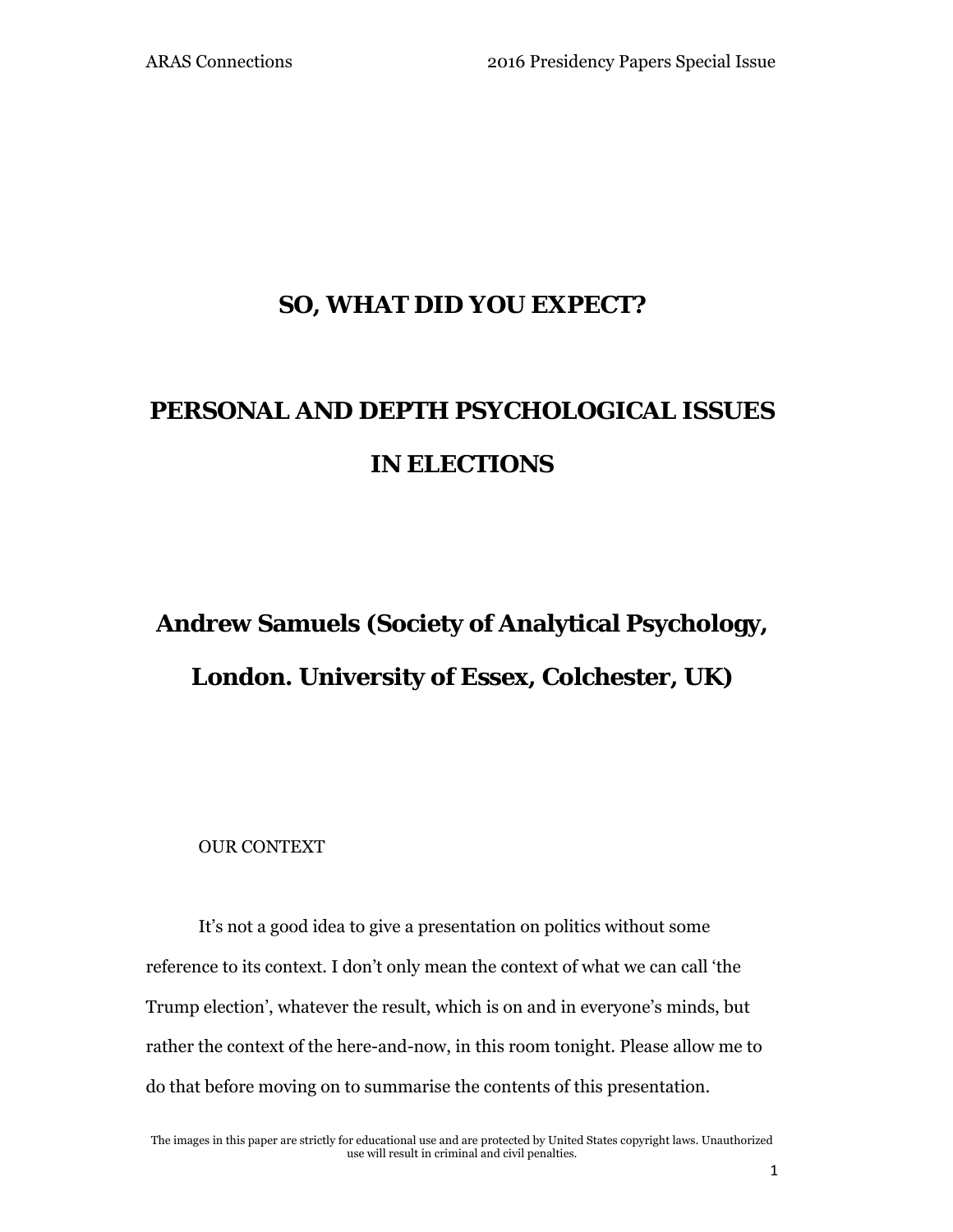This is the latest event in a long series. We seek to see how (and if) depth psychology and Jungian analysis can provide understandings of the political events of the day, coupling the spirit of the depths to the spirit of the times. The moving geniuses of this current enterprise have been Steve Zemmelman and Tom Singer and we owe them a huge debt of gratitude which I hope we will express in a moment.

Steve is a new friend. But there's a bit more I want to say about my old friend Tom Singer's contribution to the 'Jung and politics' game over twenty years and more. This role has truly been scene-shifting, whether as a theorist or as an impresario and facilitator. Tom and I have become correspondents, or should that be co-respondents?, agreeing and sparring, as we work out the lines of what he has so felicitously called an 'inner sociology'. He is a credit to the San Francisco Jung Institute. This is just one recent example of his creative output:



The images in this paper are strictly for educational use and are protected by United States copyright laws. Unauthorized use will result in criminal and civil penalties.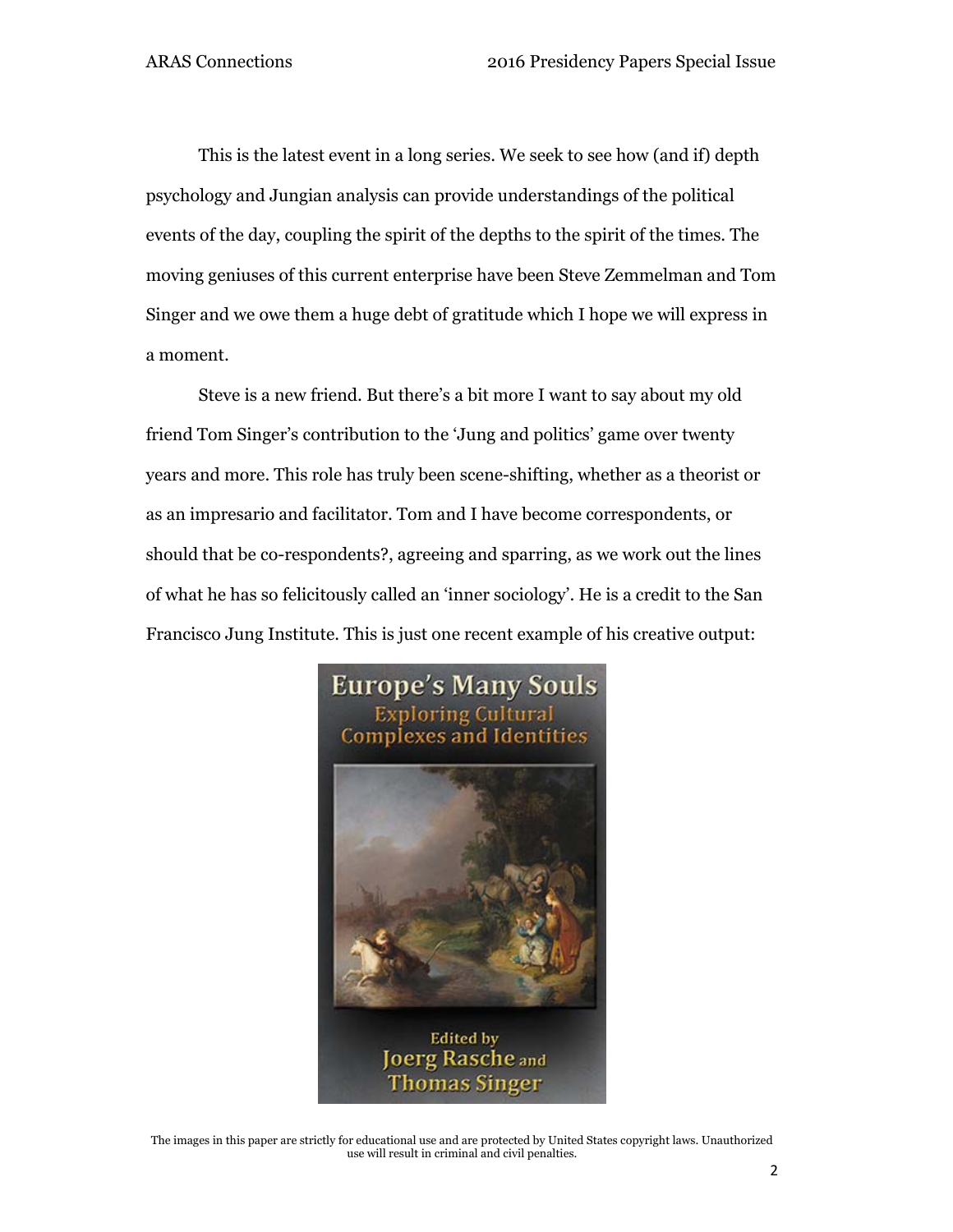There's a slightly wider Jungian context, too – and I want to say something about it, even though I realise that not everyone here is a Jungian analyst, therapist or psychologist.

In 2004, in a keynote at the Barcelona Congress of the International Association for Analytical Psychology, I said that we had witnessed a 'political turn' in Jungian analysis. I believed Jung would have silently approved of this development which has greatly intensified in recent years, given what he wrote in 1946 of 'the analyst's duties as a citizen'.

Here is an example of how today's Jungian analysts are taking up their duties as citizens:



Most of the chapters in this book were written by Jungian analysts who considered that they had additional roles as activists of one kind or another.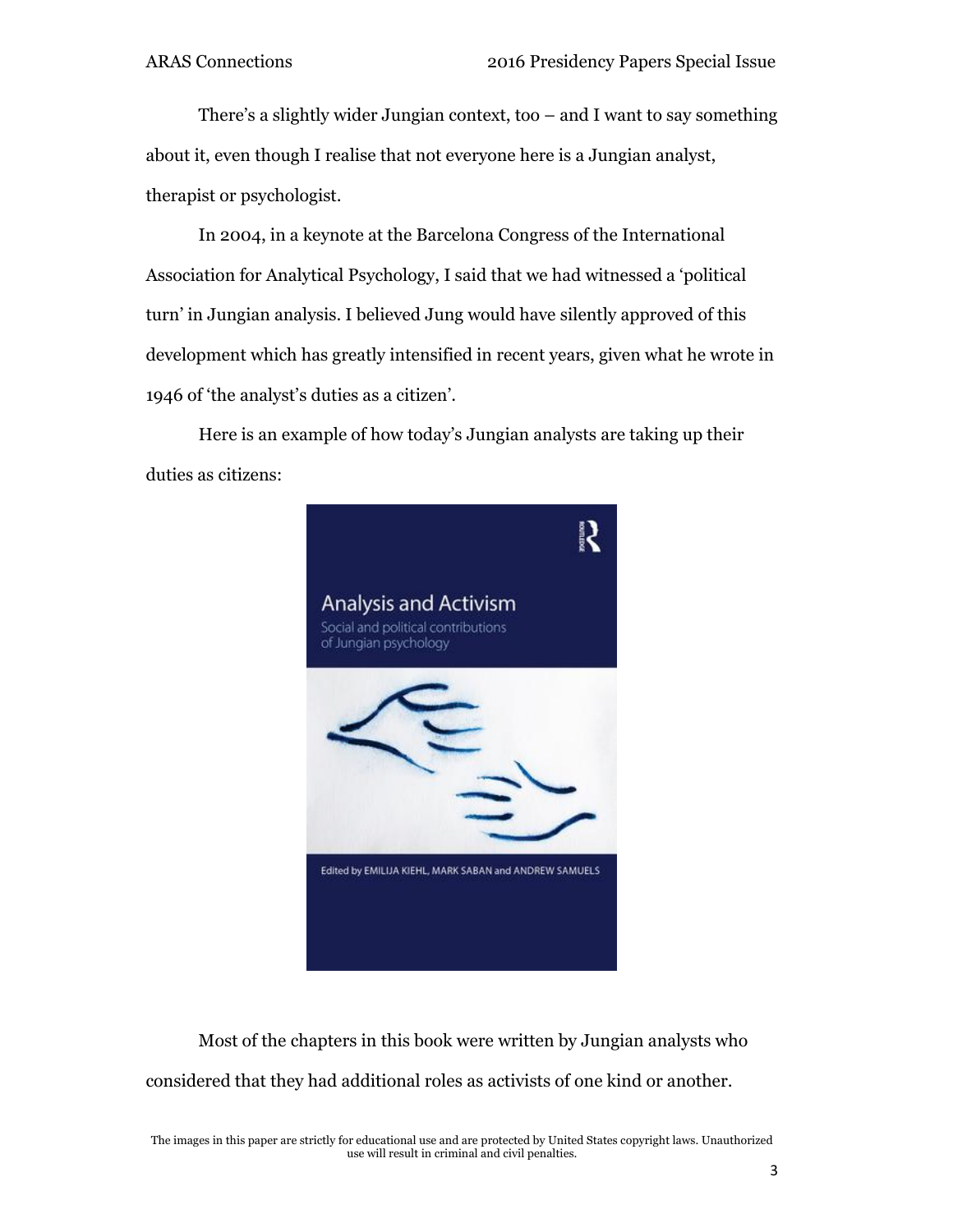To fulfil the civic duties Jung mentioned requires contemporary Jungians to pay empathic attention to our relations with all of our fellow citizens and not just those who seem familiar. We may need to unlearn some (but not all) of the theories we have been taught. And, in an appropriate and relational way, we, in our moment, will find ourselves taking up a certain distance from what Jung, in his moment, wrote about Others.



This is a magnificent image of a bushman hunting. I offer it as a symbol of the desire to make an overdue act of reconciliation towards persons of African heritage and indigenous peoples.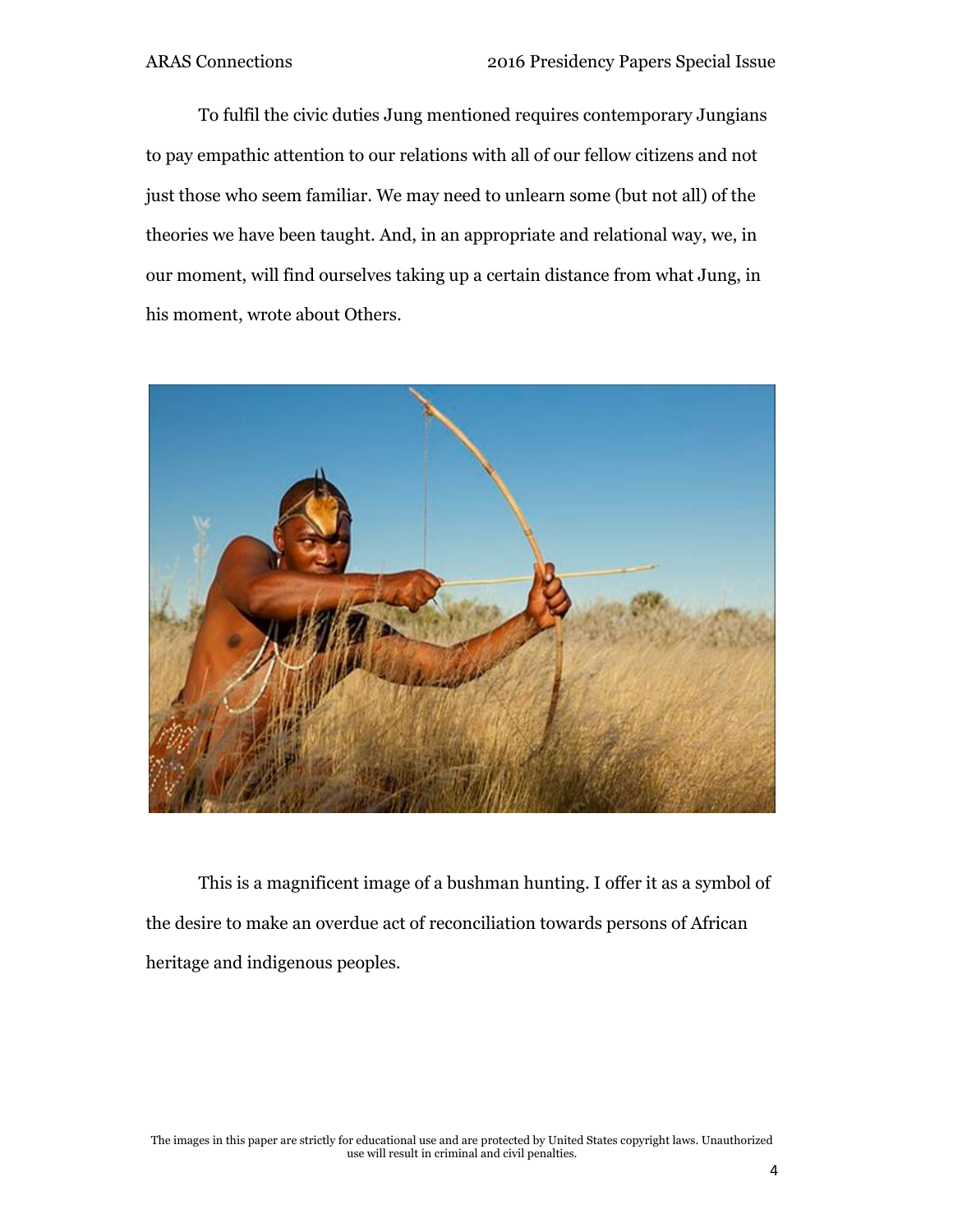#### INTRODUCTION

OK – to the talk. Let me summarize it for you. The body of this short presentation divides into two halves.

The first half is a review of some of the many emotional and psychological issues that hover around the concept and the experience of an election, not only this one – the experience and perception of casting and not casting one's vote, of choosing what to do with it.

The second half of the talk stems from me looking at myself in (and sometimes through) the looking glass and, as a result, trying to hold up a second mirror to you who are listening to me. In this second half, we will enter a difficult discussion about political violence. Political violence is the polar opposite of an electoral process, isn't it? Hence, engaging with the fact and the image of political violence can't be avoided.

Naturally, there are some concluding reflections.

Here's the summary of the summary: you can say to people that 'Andrew's talk was on voting and violence!'

Now, let's look at elections.

#### *PART 1 ELECTIONS*

#### VOTING AND THE SOUL

If orgasm marks the physiological end point of sexual intercourse, then voting in an election marks a similar climax to participation in a collective political process. As with orgasm, that isn't the end of the story, there will be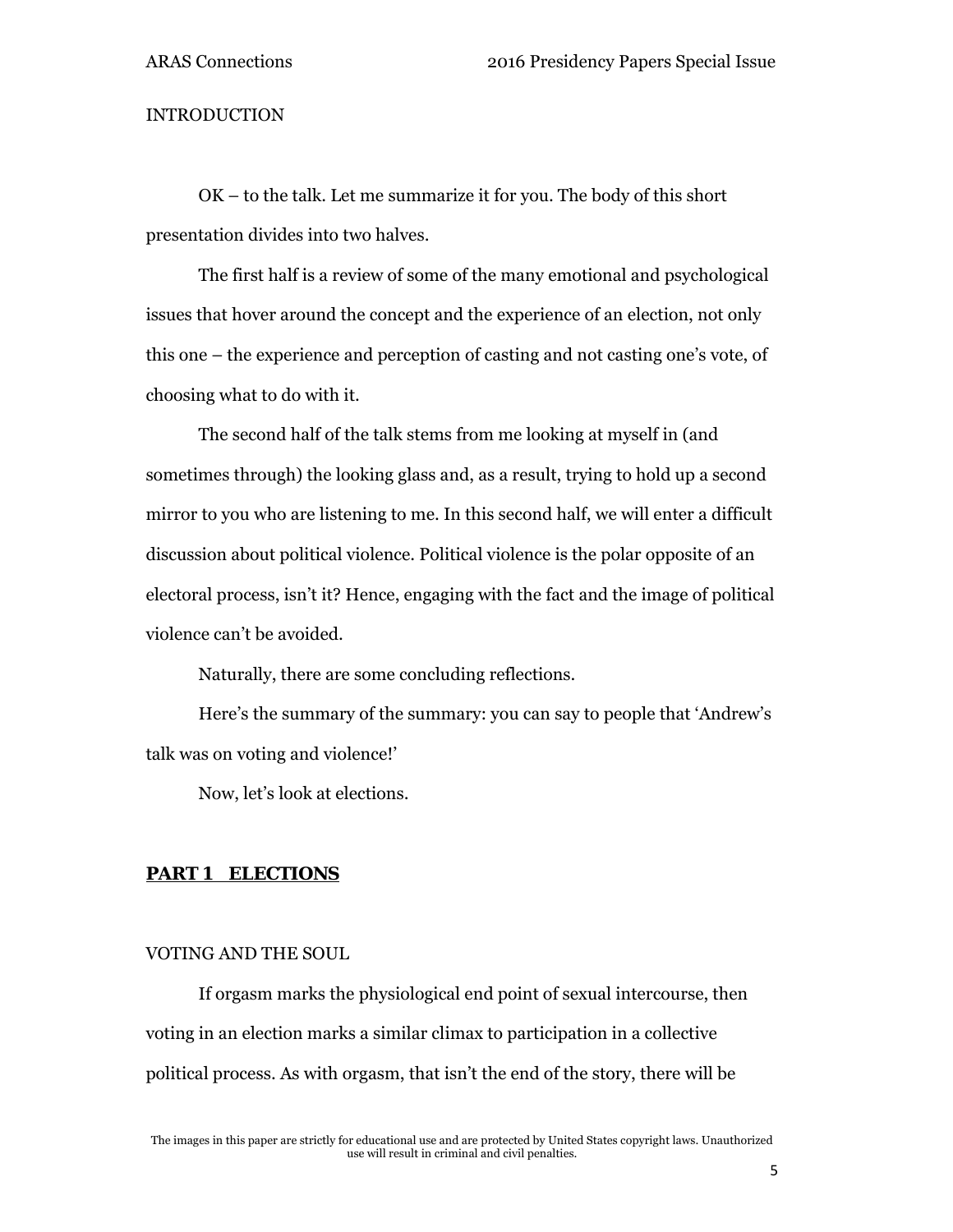more sex, just as there will be more politics. But, in general terms, when an election is done, it is, for a while, done – right?

No, wrong! Although a referendum is not an election, it is similar in that, for the moment, things are supposed to be settled. Yet, after the Brexit referendum, we saw a fascinating phenomenon in British politics: an appeal for a second referendum because the majority in the first was not deemed large enough to be decisive.

#### **Petition EU Referendum Rules triggering a 2nd EU Referendum**

**We the undersigned call upon HM Government to implement a rule that if the remain or leave vote is less than 60% based a turnout less than 75% there should be another referendum.** 

### **Sign this petition**

### *4,142,679 signatures*

Within a few days, more than four million people had signed the petition to Parliament you see referred to here. Amongst the many interpretations offered of this unprecedented happening, the one I preferred was that there are no lengths to which the privileged and the entitled – the elites – will not go to have things their own way.

I was struck by a passage in *The Economist* in mid-August that noted, in the usual sober and magisterial way that 'Rather than wait four years for another election, [members] of Team Obama suspect many Americans would feel a patriotic duty to thwart what would in their eyes be the world-threatening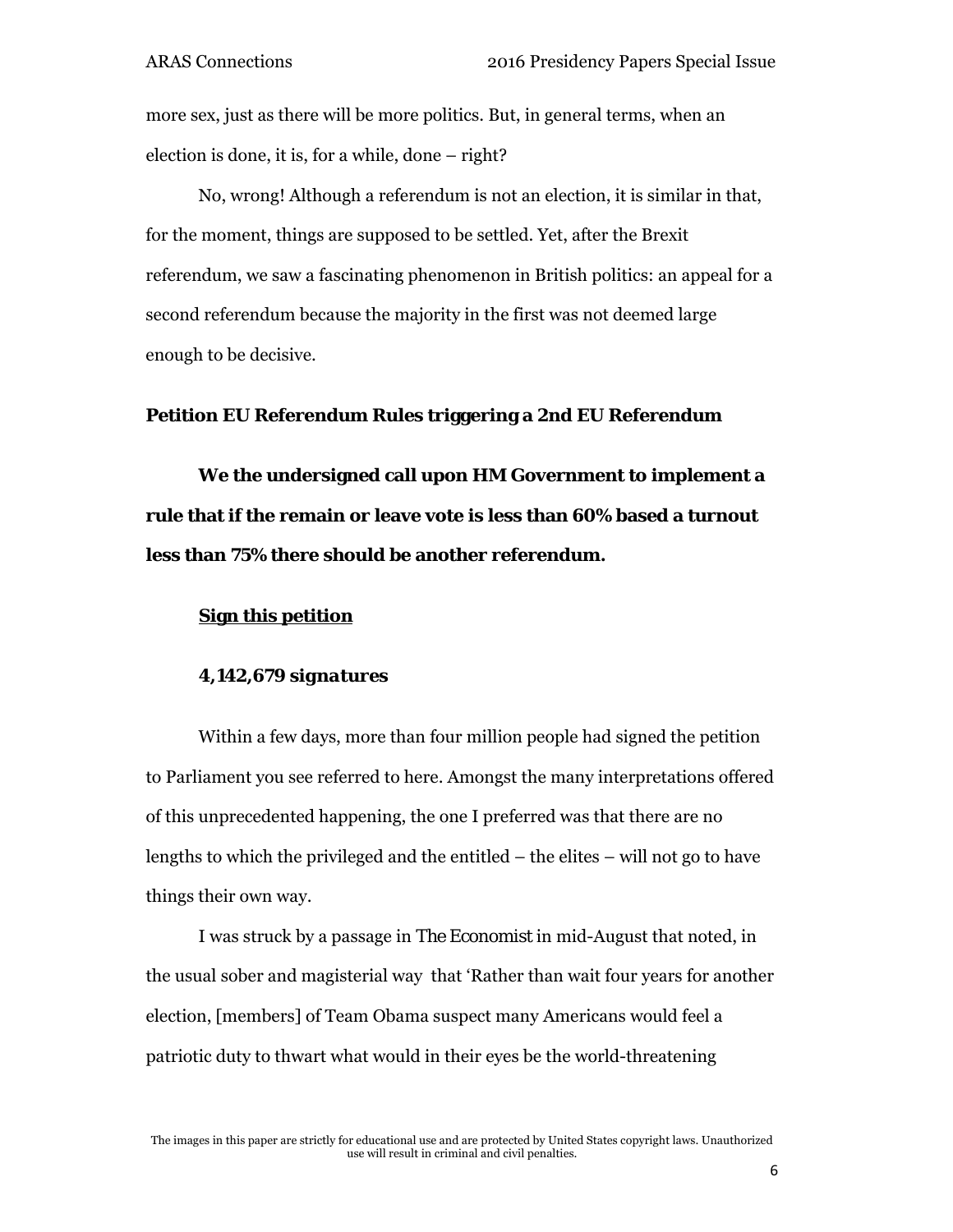policies of President Trump'. I wonder if this is the liberal equivalent of 'Lock her up, lock her up'.

Bertolt Brecht went to the heart of the matter in 1953 when the people of East Germany rose up against the Communist leadership who were not exactly pleased: 'Would it not be easier for the government to dissolve the people?', he wrote.

I have been following the ways in which many of my American friends and colleagues have responded to the unfolding electoral process. They have been using words like 'disgusting' to describe the distortions that the power of money and the penetration of the media bring. They use words like 'terrifying' and 'frightening' to describe the violence of the political *Zeitgeist*. (Their tone is indeed 'apocalyptic', to use Richard Stein's word in his paper to the conference.)

At first, I was dismissive. I found myself wondering what was different this time, and, when I handed in my title, that was where I was at – 'So, what did you expect?' Don't you already know that when money talks, you are condemned to listen? Surely, I thought, my friends and colleagues have known for years and years that there is a systemic problem to consider, and no reason to expect anything else. Actually, I wondered, when was it ever different? Hence: 'So, what did you expect?' Thus spoke the Englishman.

I was wrong. I apologise. I got it wrong – for two things are markedly different. The first is the *sheer level and quality of disgust*. And the second is the *sheer level and quality of fear in relation to political violence.*

The images in this paper are strictly for educational use and are protected by United States copyright laws. Unauthorized use will result in criminal and civil penalties. I'd like to say a few words about disgust. In my book *The Political Psyche* back in 1993, I wrote that 'political disgust is lurking alongside the shallowness and cruelty of much of modern life; our subjectivity is full of it'. I've continued to explore and write about political disgust. The body-rooted emotion and sensation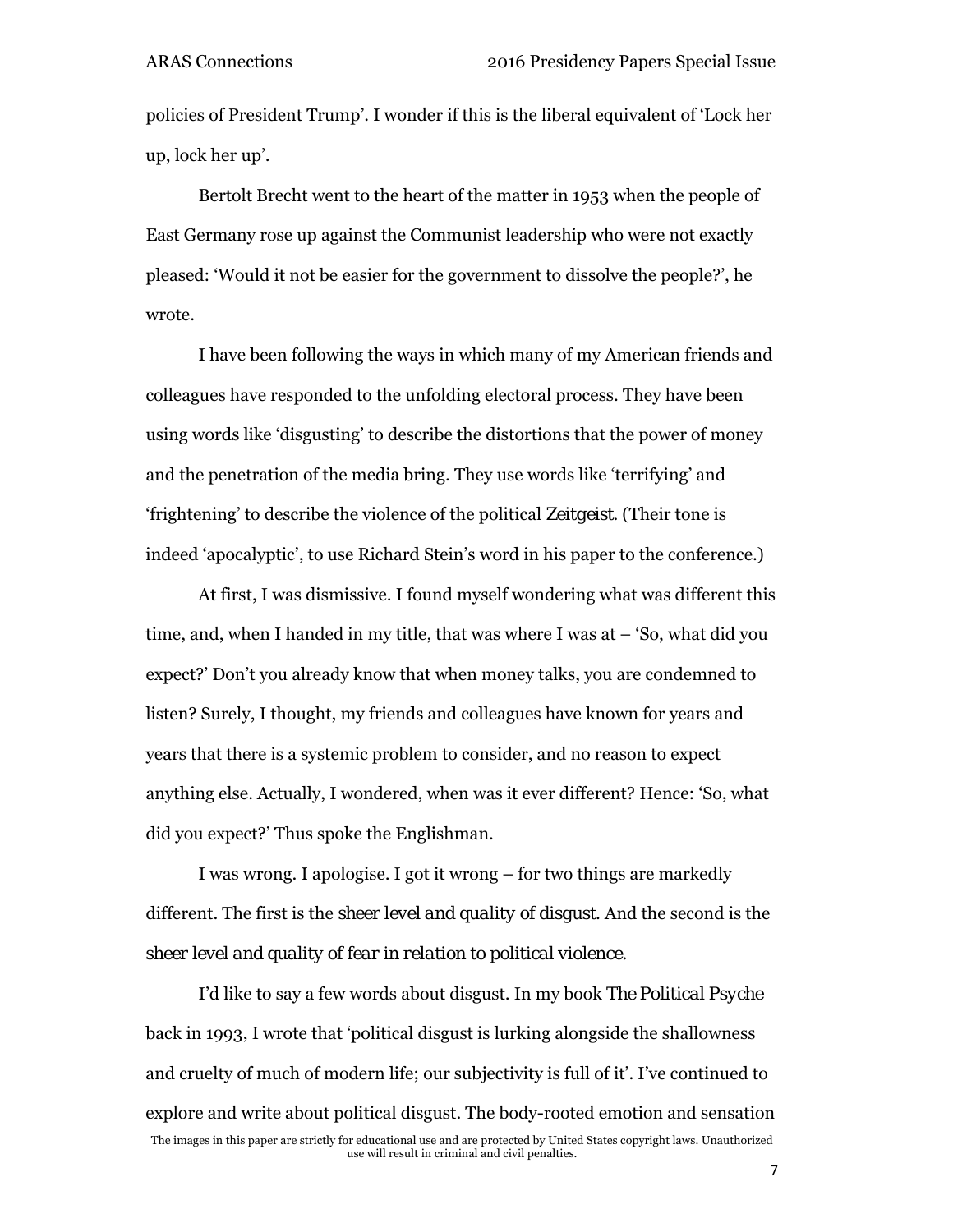of disgust is politically diagnostic, for retching and the gag reflex are amongst the most basic of survival mechanisms. Our politics are killing us so we want to vomit them out. (Maybe this will come into Francisco's talk on the body tomorrow.) But what if disgust reaches such a pinnacle of intensity that, rather than aiding survival, it paralyses citizens? Is that where American politics are right now? Has disgust - the evolutionary solution to ingesting something toxic – now itself become the very source of societal poisoning?



This image was chosen to reflect what the same American friends and colleagues have been writing ever more passionately to me. Many of them (not all) are moving in favour of what the psephologists (meaning experts on elections) call 'tactical voting' – in plain language, 'voting with a clothespin on the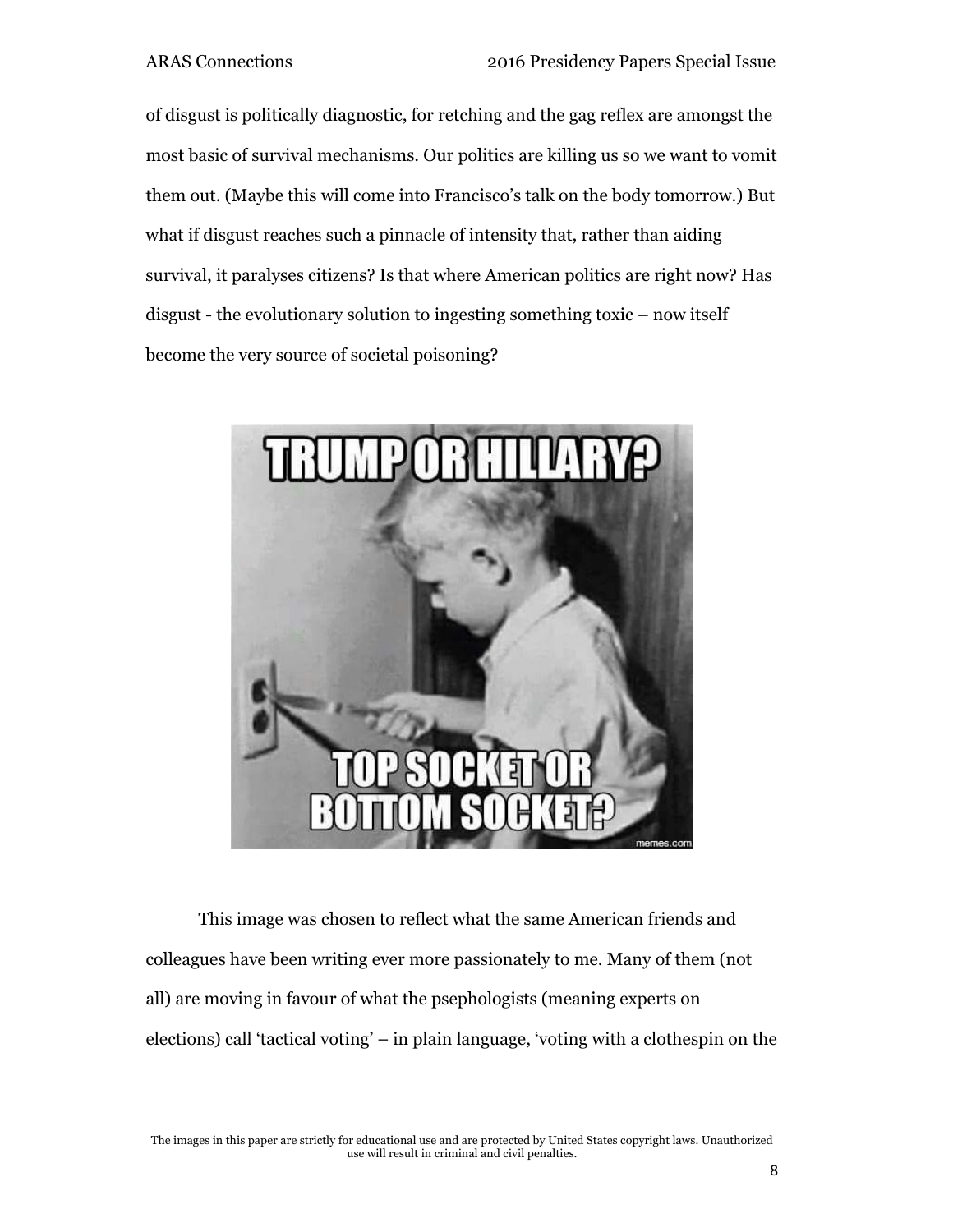nose'. An image like this one of the boy and the knife is relevant whoever wins; it shows what political disgust and fear is like.



I want to ask what this kind of voting does to the psychological state of voter and nation alike? What does it do to people reading this, if it applies to them? (Actually, even if you have voted without the clothespin, you will know people who applied it.) What did it do to them psychologically?

It may help to drill down a bit deeper to see what is going on, from a psychopolitical point of view, in this kind of clothespin voting behaviour.

In a series of writings, culminating in 1919, the founding sociologist Max Weber drew a distinction between two major sets of political values: one he called the ethic of conviction (*Gesinnungsethik*) and the other he named the ethic of responsibility (*Verantwortungsethik*).

The images in this paper are strictly for educational use and are protected by United States copyright laws. Unauthorized use will result in criminal and civil penalties. Succinctly, an ethics of responsibility – which we may take as inspiring tactical voting via clothespin – is a way to find what will work in practice to reach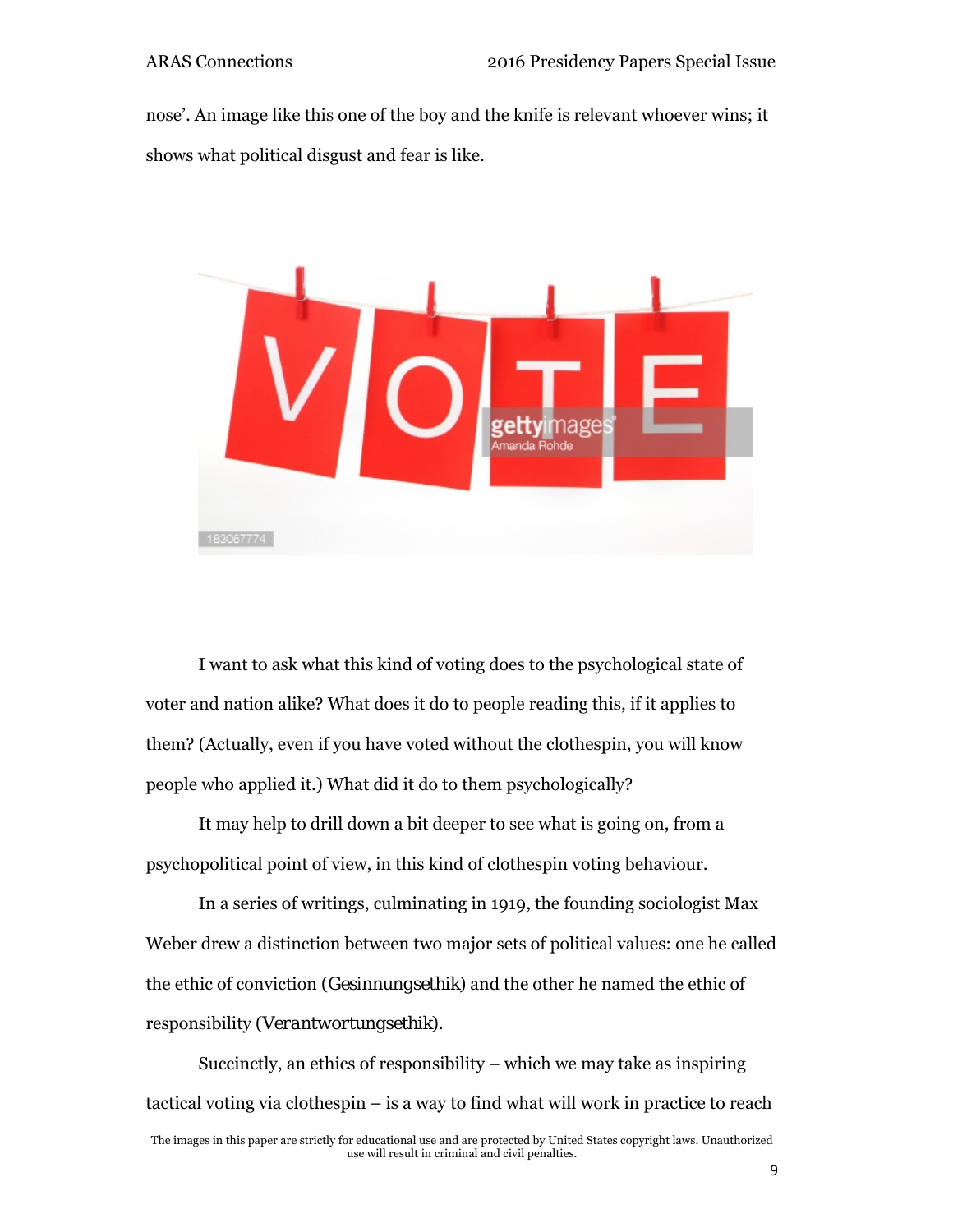one's political goals. Whereas an ethics of conviction is seen by Weber as an expression of the political and social freedom and autonomy of what he – rather unexpectedly - calls 'the soul'.

In Weber's time, a sociologist could freely write of 'the soul'! I don't think my colleagues in the Essex department of sociology, the leading one in the UK, would be so keen on the idea. By the way, I couldn't find any references to Max Weber in Jung's *Collected Works* which means that bringing the opposites of conviction and responsibility together is a job remaining to be done.

So - here's my question: how does clothespin voting bear down on the freedom and autonomy of the soul? We know it can work. You know that you – or many of you – will perform this in a month's time. But how are you and, I add, your clients and patients, your students, your workmates and colleagues, and your families – *how are you affected or damaged by such a course of action?* Can your inauthenticity in a good cause be sequestered and corralled so that there are no long term outcomes? Is the rider so firmly in control of the horse? Can the dykes hold back the rising waters? Can the square peg go in the round hole? Can the political soul survive the distortion of the clothespin and retain any kind of integrity?

Well, I don't know the precise answer and maybe there isn't one and it depends on who you are. It depends to a degree on psychological type, and even on 'political type' - who you are as a citizen, your political history, and what exactly is at stake for you as a political subject. This point is beautifully grasped in the title of Chapter 6 of John Beebe's new book on psychological types: 'The stretch of individual typologies in the formation of cultural attitudes'. Maybe it is individual typology that determines how clothespin voting works for an individual.

The images in this paper are strictly for educational use and are protected by United States copyright laws. Unauthorized use will result in criminal and civil penalties.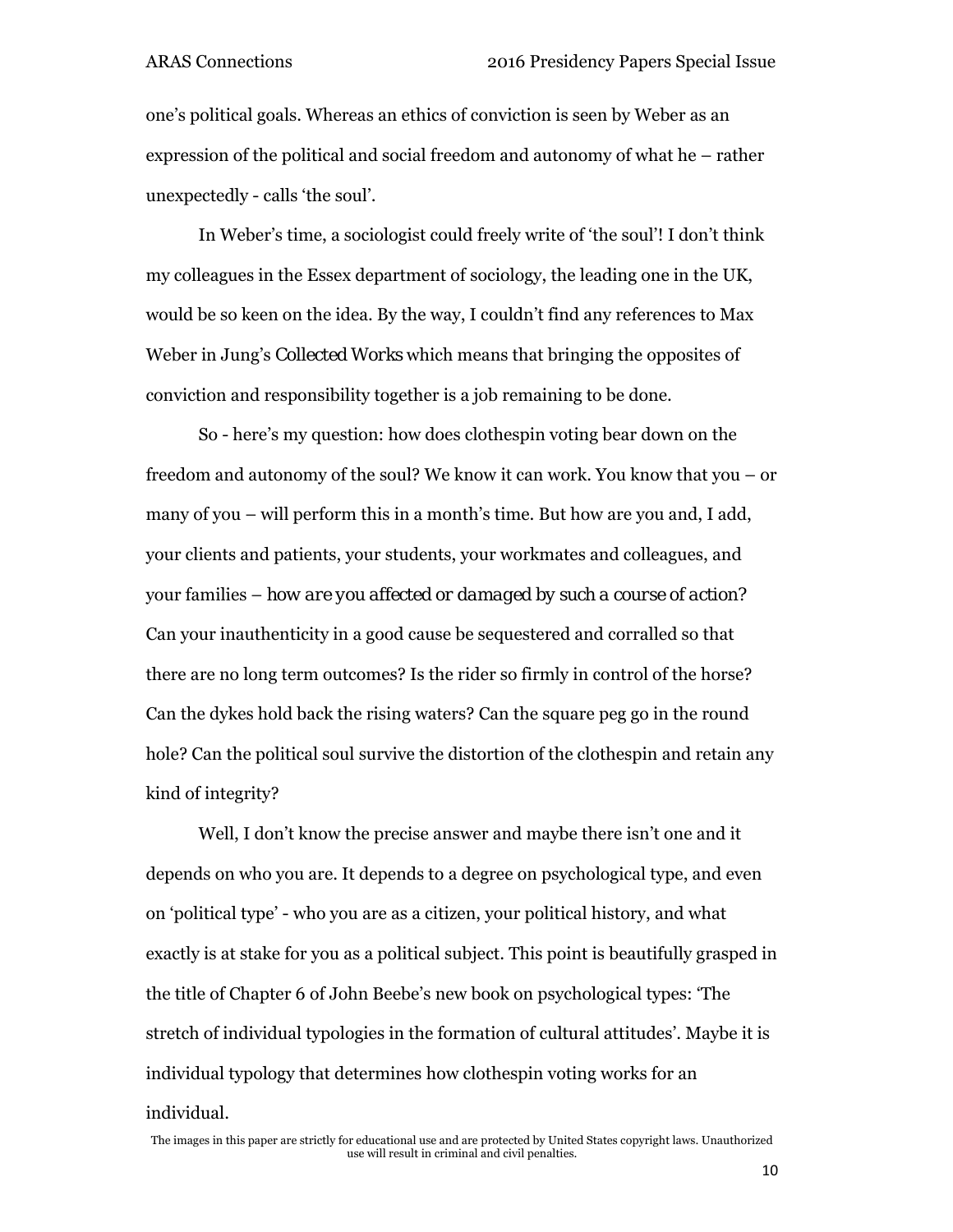Anyway, this is what I am asking: How can you vote with a clothespin on your nose and retain connection to deeper considerations? Maybe one can promise 'to do better next time'? This would mean, say, voting for Mrs Clinton in November, but promising in public, in what one hopes will seem like a less cataclysmic 'next time', an intent exists to vote *as the voter one really is*, and vote (just to give an example) for the Green Party? Even Senator Sanders didn't go that far when he urged his supporters (in effect) to adhere solely to Weber's ethic of responsibility and support Mrs Clinton.

That piece of imagining brings the first part, the first  $V$  of my talk – voting  $-$  to a close. Now for the second  $V'$  – violence, political violence.

#### *Part 2: POLITICAL VIOLENCE*

The world is frighteningly coloured by the naked is-ness of political violence. It is hard to pick one's way through its omnipresence. Just recently: Israel/Palestine, Egypt, Ukraine, Nigeria, Turkey, Tunisia, Syria, Paris, Brussels, and many American states. Your election is shot through with violence, isn't it? Violence against women, minorities, opponents, and other nations.

My worry is that, by raising the problem of political violence, I might be perceived as making an inflated claim, either on my own behalf or on behalf of my profession, of offering to solve, or to salve, our terrifying situation. Yes, this possibility has worried me deeply. But I am not offering such a solution.

What I am trying to do, and I do know it is a tad ambitious, is to probe the psychological limits of political violence. Political violence may be seen as the ultimate expression of passion in politics and as a sign, whether we like it or not,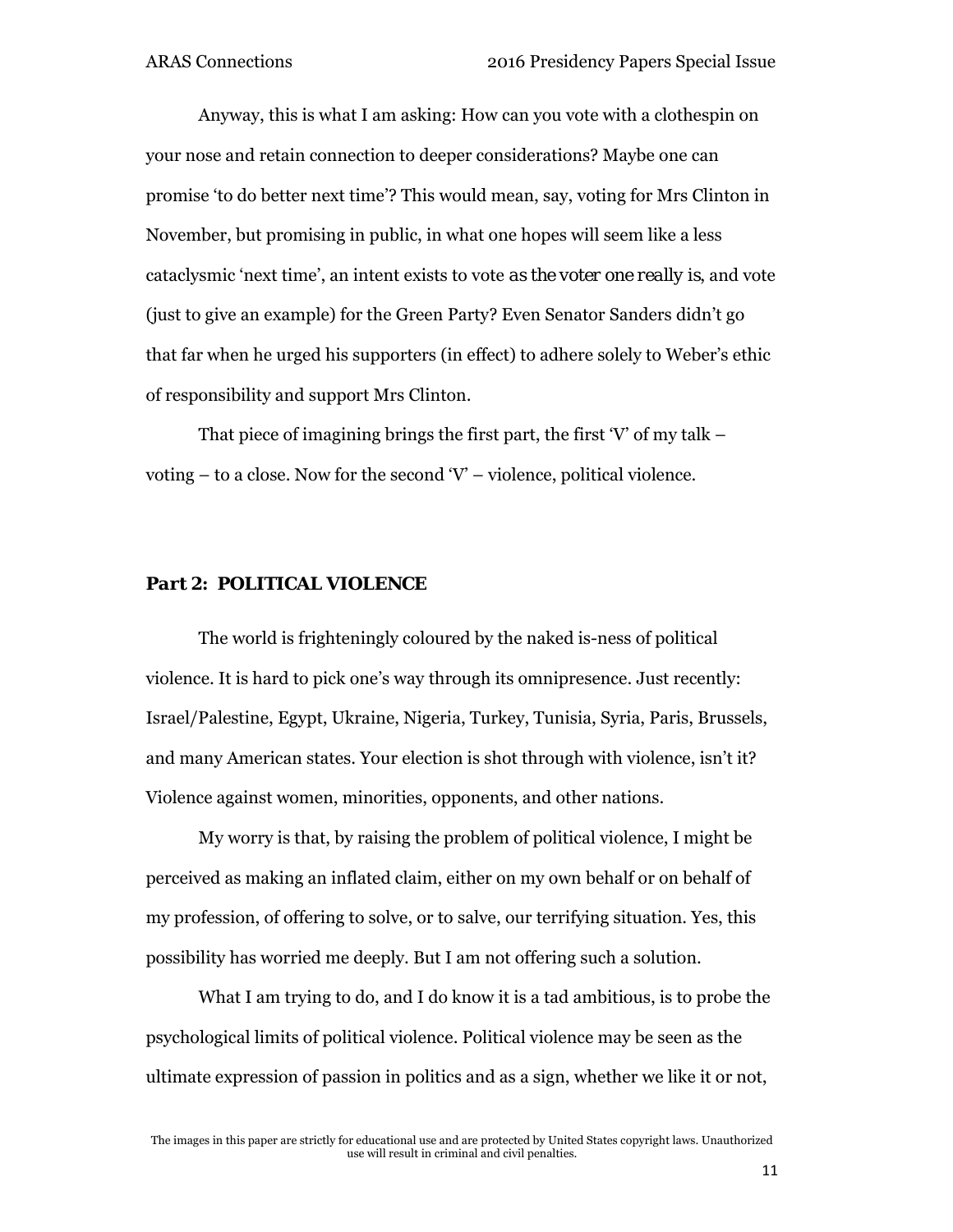of an ethics of conviction. But, on the other hand, political violence has the immediate effect of halting whatever conversations might be going on and hence may be judged to be an abject failure of politics.

Yet it is hard completely to divorce politics and political violence. Therefore I feel that a discussion about politics at the time of this particular election that avoids the question of political violence lacks a crucial ingredient.

What can we say about political violence? To answer this has been a preoccupation of mine, a personal journey, for what seems like forever.

The following questions are not at all new ones, and particularly not when asked in overtly political settings. What definitions of political violence are of the most use to us? When, if ever, is violent political behaviour justified in politics? If such violence is sometimes justified, then in what circumstances and carried out by which agents? Is political violence an unexceptional response to oppression and frustration, to class-based economic injustice, to the 99%-1% split, to austerity and neo-liberal conceptions of the market, to billionaire democracy, to racism, and to capitalism? Is political violence justified as 'the last resort'? Or is it always a 'bad thing'? How does political violence compare to war, especially wars claimed to be defensive?

Analysts, therapists and other psychologically minded people are used to digging out subtle root causes and hidden meanings. How could they possibly be so crude as to take sides in a violent social or political dispute, let alone join in? How may they best support other individuals and groups that, for reasons considered sound and pressing, have adopted political violence in pursuit of their ends? Engaging with political violence raises serious problems for people, like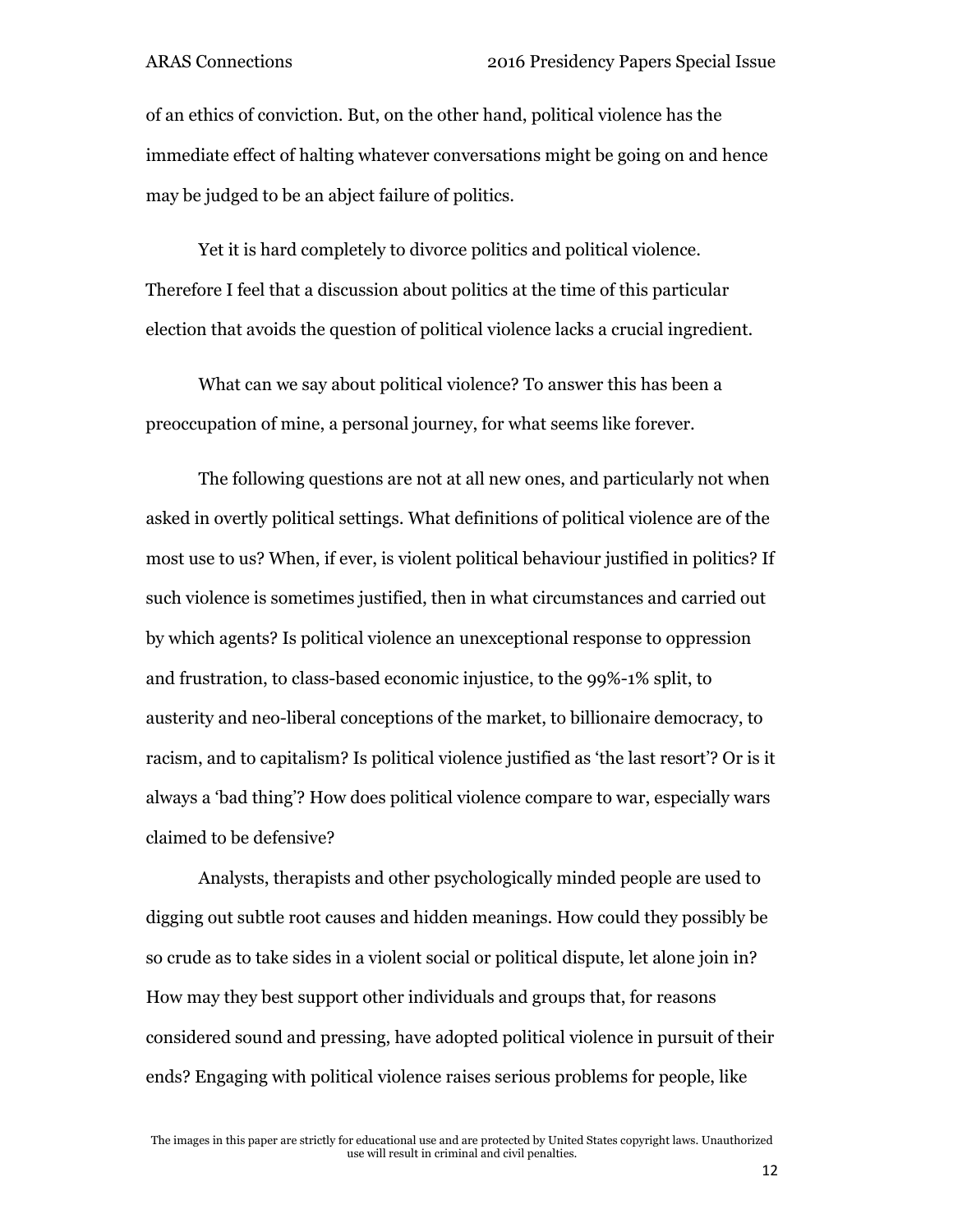most of us here I should imagine, whose commitment is usually to keeping the peace, preferring voting to violence.

You see, in the world of analysts and therapists, including people who are interested in analysis and therapy, the majority of us seem to have assumed that non-violence is the only conceivable default position in politics.

Gradually – and this is the looking glass part of my talk - over around 40 years of being an analyst, I have come to see that things as apparently laudable as even-handedness and non-violence may also be rather elitist and Olympian perspectives to adopt. They may carry a narcissistic shadow. So I worry about the so-called 'balanced view' that some colleagues take towards political situations in which there is perhaps no such balance to be found. Isn't this our very own 'analytic violence'?

These problems for analysts and therapists have been addressed incisively by my friend and colleague Renos Papadopoulos (1998):

Whenever we address violence, as mental health professionals, we are bound to locate it in the context of the pathology-health polarity. Violence … will invariably end up being pathologized; that is, violence will not be associated with health. (p. 457)

I can illustrate some aspects of our problem that Papadopoulos identified by recounting what happened when I asked the members of *five* separate on-line professional discussion lists – activist, scholarly and clinical (Jungian and psychoanalytic) - for assistance in finding literature from their fields that engaged the question of political violence in an open-minded way. To emphasise: these list members were not all clinicians though some were. What I got back was around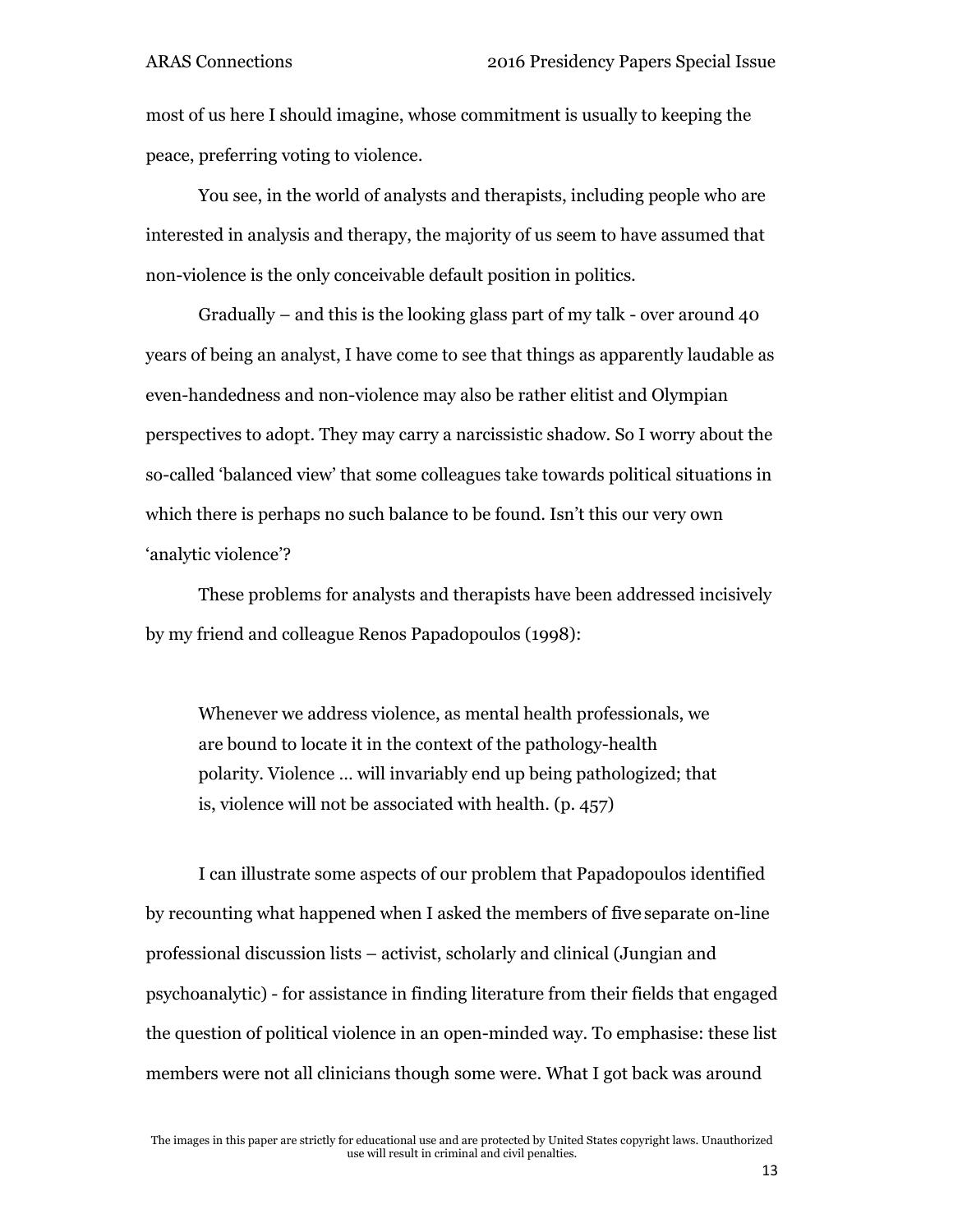thirty references to *non-violence*, passive resistance, and Ghandi. No-one sent me anything on political violence. I was surprised and thoughtful.



However, over many years reading and re-reading, I have not found the literature in favour of absolute non-violence in politics to be particularly or always convincing, though I respect it and can partly identify with what is being expressed. But I think any kind of Jungian background undermines one's confidence in non-violence. Here I have been massively influenced by the psychological realism of John Beebe's anthology on terror, violence and destruction (2003), James Hillman's book on war (2004), and Luigi Zoja's book on violence (2009). Without resorting to biologism or evolutionary theory, Beebe, Hillman and Zoja's imaginative and scholarly treatments of the topic have made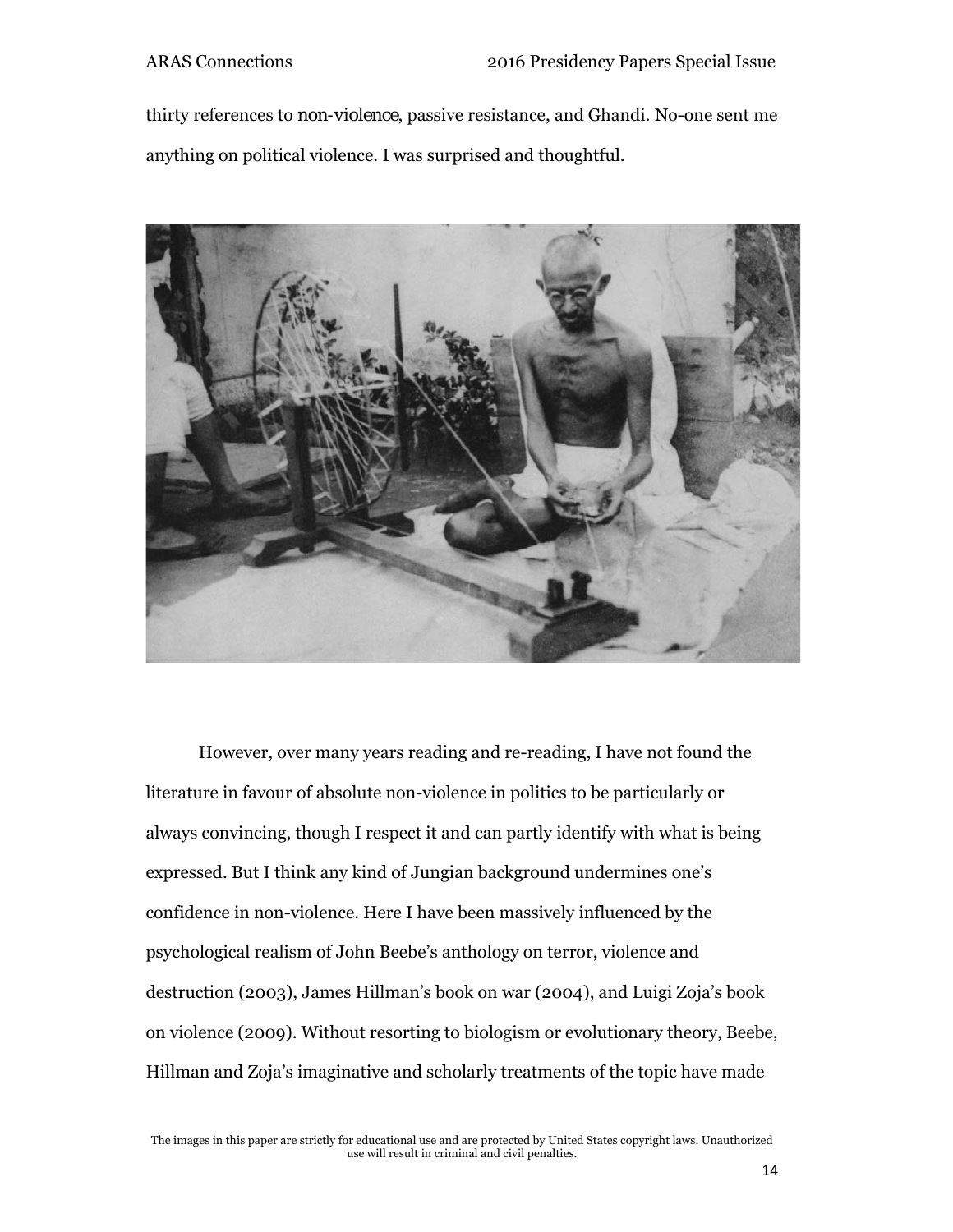the unwavering adoption of non-violence as the only possible psychological stance very difficult.

So - I haven't found theories of absolute non-violence helpful.

But neither do I find romantic, artistic and anarchist (or nihilist) glorifications of violence to be of assistance when bringing therapy thinking into an engagement with political violence. Yet I certainly understand what Bakunin meant when he said 'The urge to destroy is a creative urge'.



But, despite the iconic Vendetta mask and the ingenuity of the international Anonymous group of anarchists I don't think this nineteenth century retro romantic violentistic perspective, or its language, works well for us today.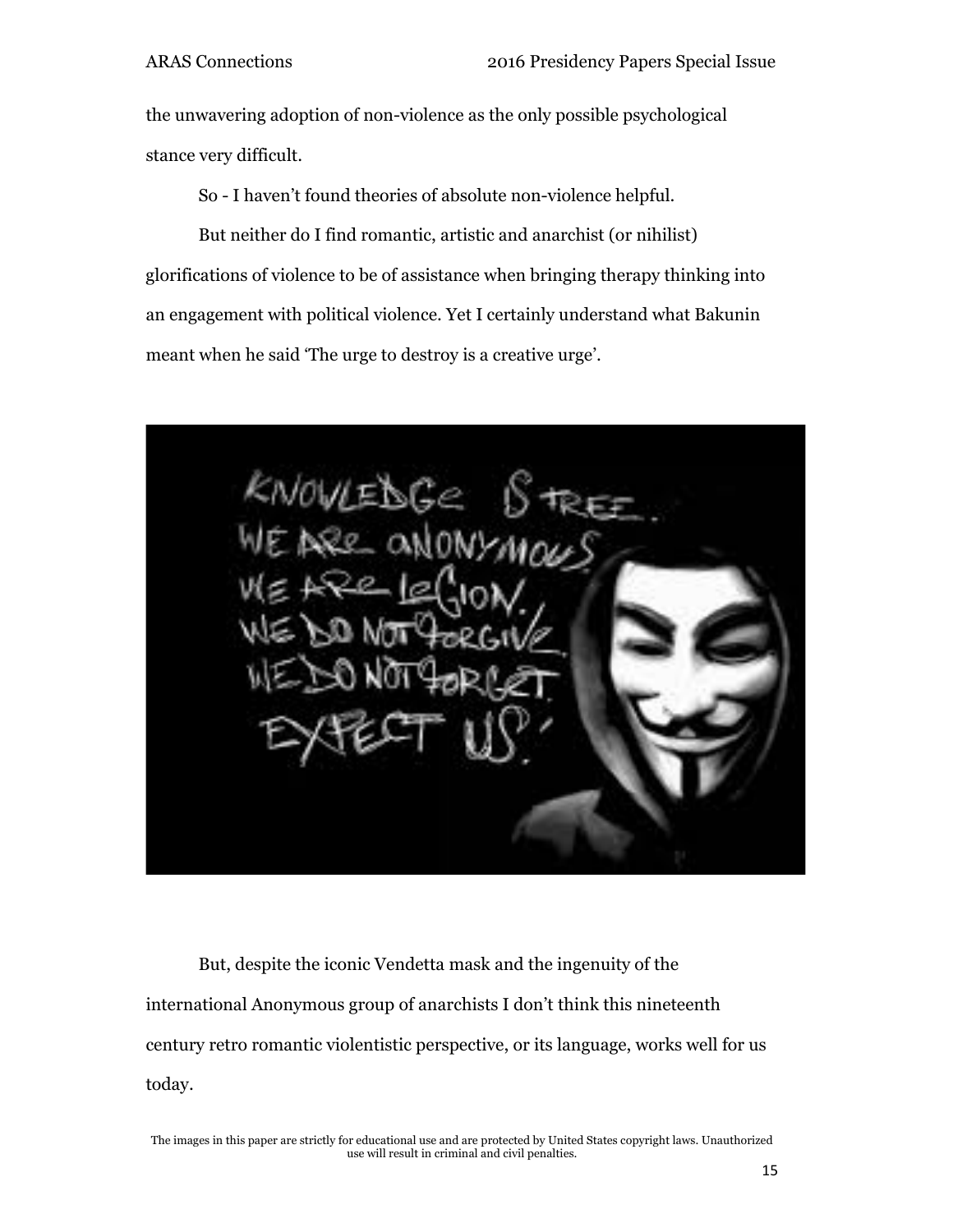Similarly, important ideas, such as those promoted by Slavoj Zizek and others, concerning the deep and universal presence of state violence, and the internalisations we all make of that, don't help us much when confronted as individuals with the problem of political violence.

To summarise: I have reviewed approaches that I can deeply respect but do not think will help us much in our current hour of need - such as a Ghandian stance of non-violence, or romanticization of political violence by anarchists, or notions of state violence.

What I want to do now is to discuss something that I call the 'Mandela-Ghandi fantasy'. I find this political fantasy to be a troubling sign of a massive psychopolitical problem. Going into it, puts flesh on the bones of our deliberations.

In a nutshell, I have often found that people with relatively little knowledge of the South African situation regard Nelson Mandela as having followed the path of non-violence. Yet, in 1964, at his trial for planning violent revolution and committing sabotage, he stated:

It [is] unrealistic and wrong for African leaders to continue preaching peace and non- violence at a time when the Government met our peaceful demands with force.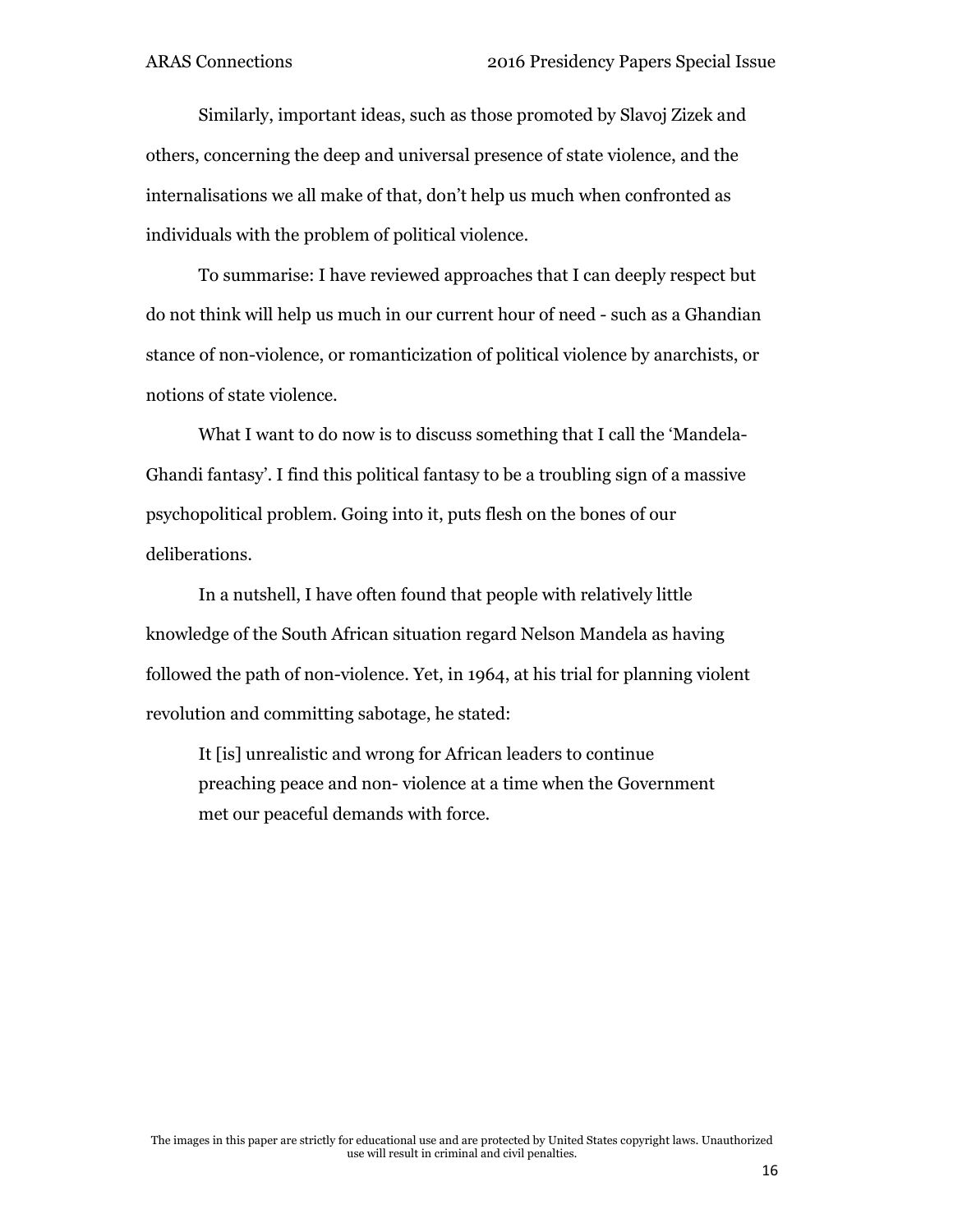

The picture shows the freedom salute being given as the convicted (including Mandela) are taken to Robben Island.

Many people who today celebrate South Africa's liberal constitution find it difficult to accept that the carefully and tightly controlled and targeted tactics of the African National Congress's military wing – *Umkhonto we Sizwe* (Spear of the Nation, known as MK) played a significant part in bringing down the Apartheid regime and Mandela to power.

At this point in my talk, I need to confess to my anxieties at the turn it is taking. I imagine you can empathise with what I fear: that I will be badly misunderstood as *advocating* violence, and of departing from the balanced, even-handed and reflective Hippocratic position that a Jungian analyst should take.

The images in this paper are strictly for educational use and are protected by United States copyright laws. Unauthorized use will result in criminal and civil penalties. The main problem addressed by those who write about political violence in an open-minded way is how to turn the faucet off once it has been turned on. This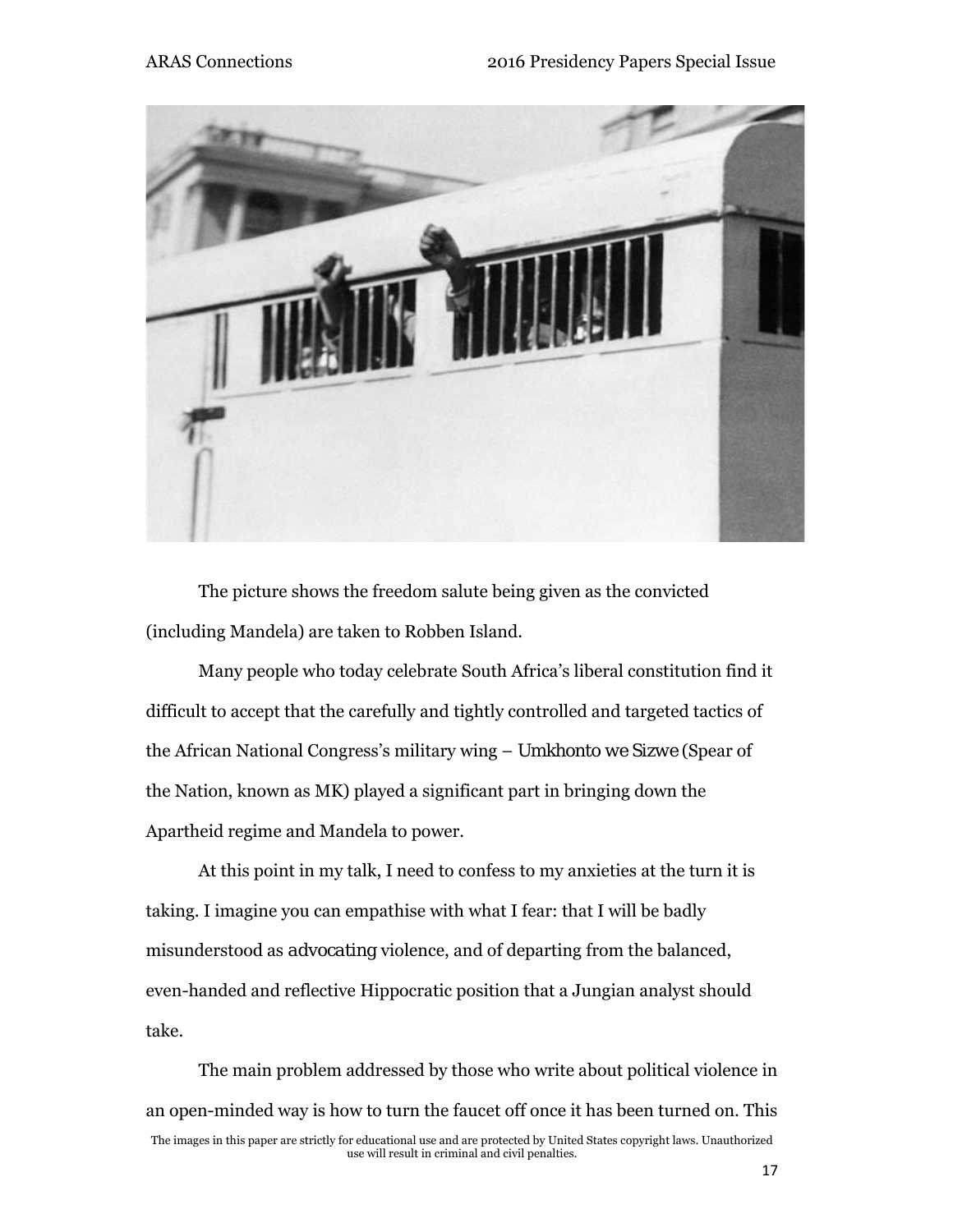question certainly makes me rather agitated. For we certainly can't control the flow of things when violence enters the political picture.

Hannah Arendt put it like this, in a prescient article in the *New York Review of Books* in 1969:

If the goals of political violence are not achieved rapidly, the result will not merely be defeat but the introduction of the practice of violence into the whole body politic. Action is irreversible.

Yet even Hannah Arendt noted that:

Violence, contrary to what its prophets try to tell us, is a much more effective weapon of reformers than of revolutionists.

And she quotes Conor Cruise O'Brien with approval: 'Violence is sometimes needed for the voice of moderation to be heard'.

Indeed, despite her worries over the widespread political violence in the US and Europe in the 1960s, Arendt was ever careful to state and restate that political violence may be conceived of as 'rational'. Political violence is rational. I believe she would agree that sometimes, for anything to really matter, for example for American Black Lives to Matter in 2016, *it takes a riot*. This picture is from the 1960s of course.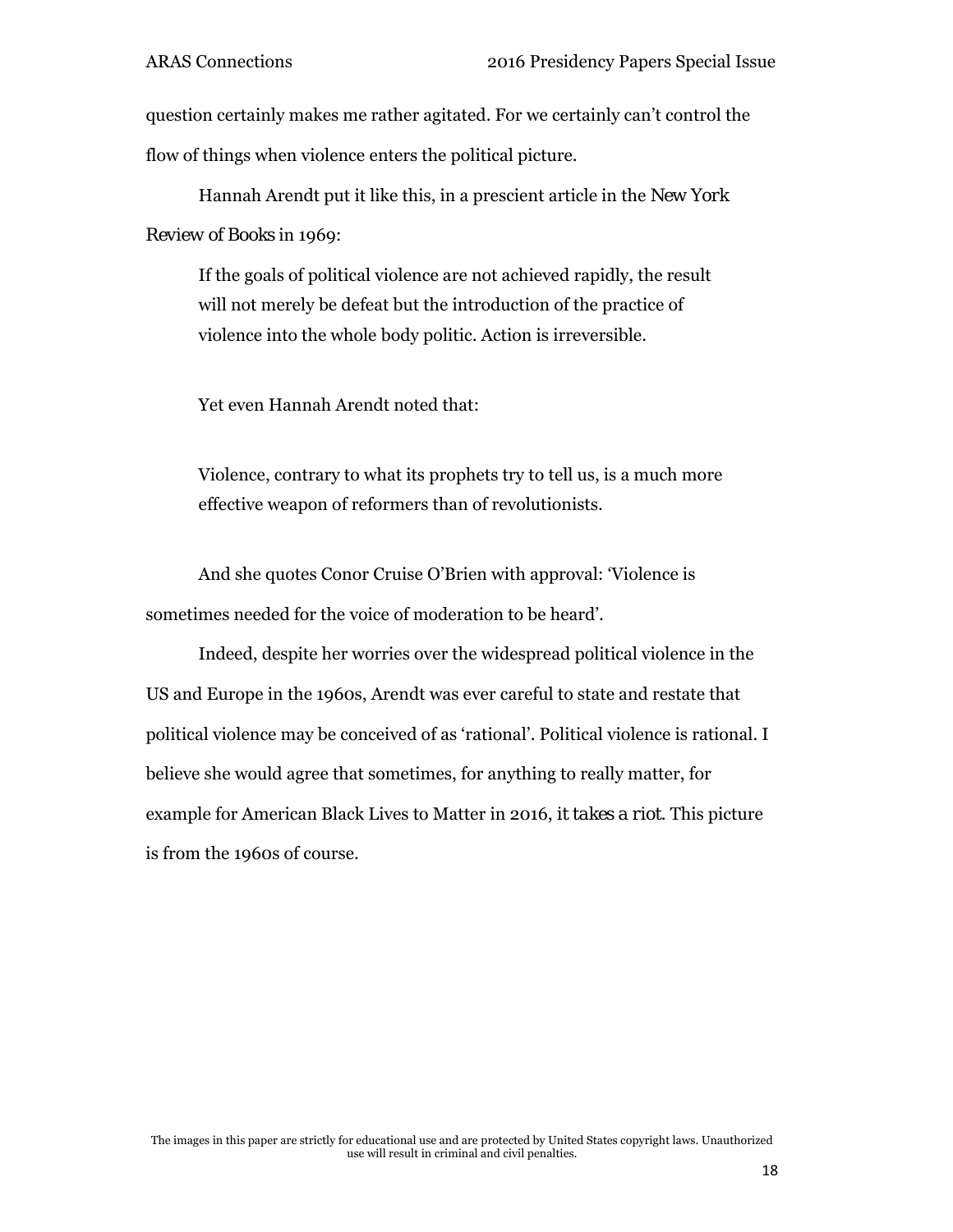

But this picture of the New Black Panther Party is from earlier this year, taken in Baton Rouge.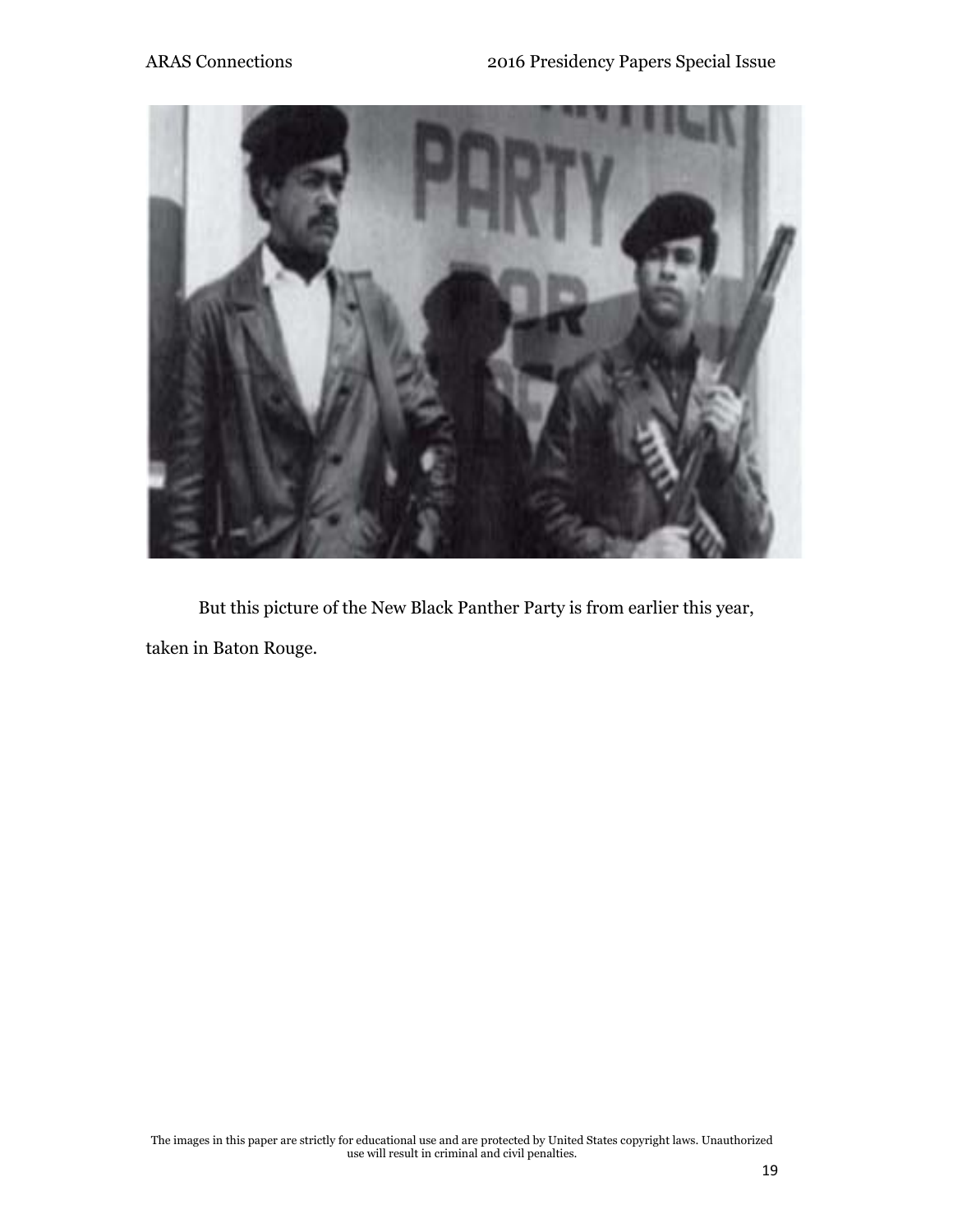

Reflecting on this image, would you say 'this is democracy', or 'is this democracy?'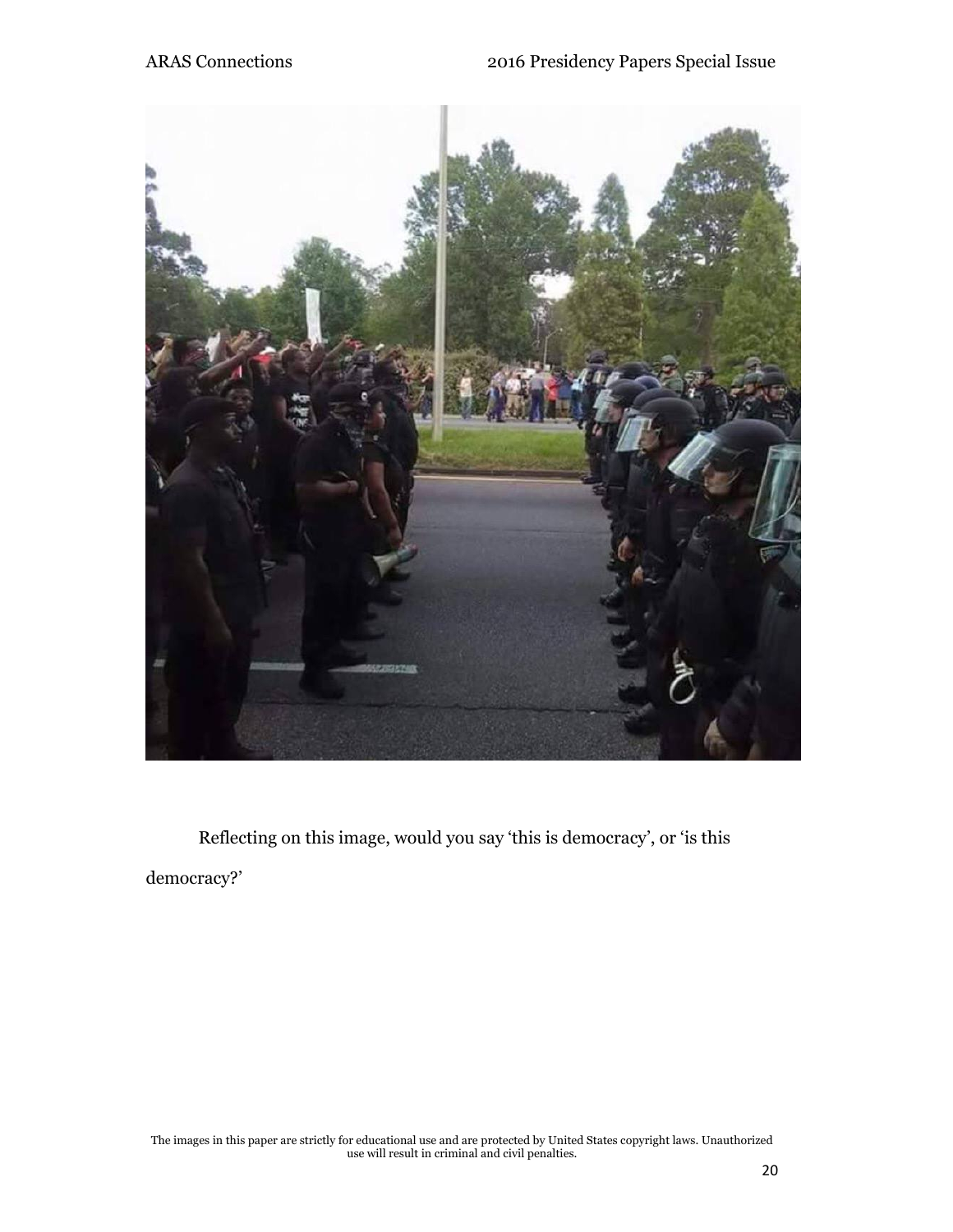

This is a Jewish sniper in the Warsaw ghetto. If we look around, we see that such examples of 'rational' political violence abound and have always done so. Some of the images that move us the most include the uprising in the Warsaw Ghetto in 1943, and many other examples of national liberation struggles in the past, such as the American War of Independence – and in the present, including that of Palestine today.

Anyhow, in response to the terror of terror which envelops this election, I have found myself writing about political violence. I have greatly appreciated the Jungian analyst Alan Vaughan's wise response to a first draft of this presentation in which he correctly heard me as suggesting that politics and violence are unavoidably related and their linkage can usefully be considered beyond the existing binary of non-violence and violence.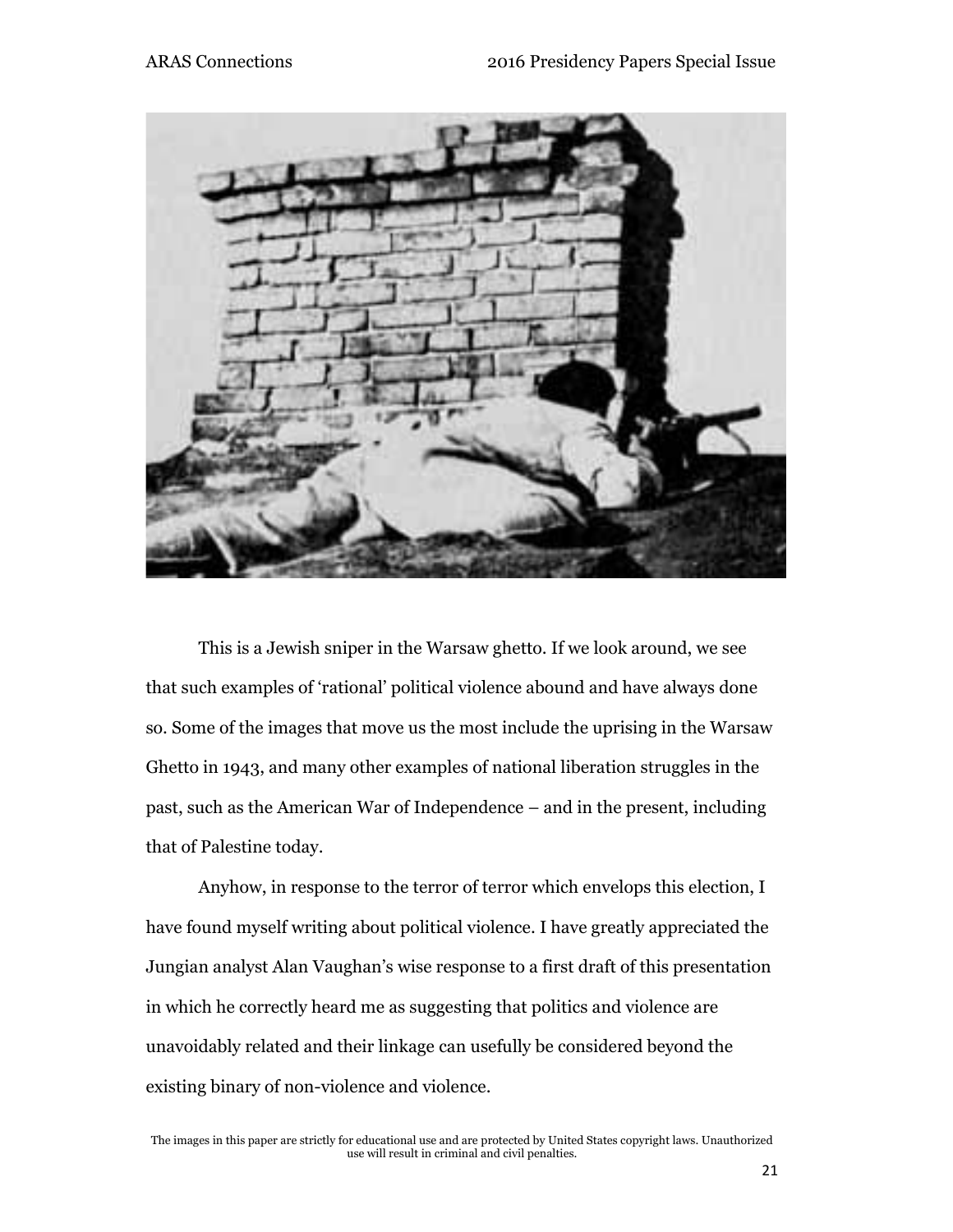There is, of course, much more which could be said. I could have talked about the sexualised aspects of political violence, its tendencies towards sadomasochism, its gendered and ethnic variations. There just wasn't time in 40 minutes.

Be that as it may, I hope you will agree that it matters a lot what our attitude to political violence is, it matters a lot how we relate to the idea of political violence, it matters a lot that analysts and therapists join in discussions about political violence. It matters because political violence in all its many forms is perhaps the key collective issue of our times. That is why I decided to take my talk into an election danger zone.

### **CONCLUDING REFLECTIONS**

To reprise: the two main V themes of the presentation have been a questioning of what clothespin voting in an election does to the soul of the citizen, and a call for a nuanced depth psychological exploration of the phenomenon of political violence.

Antonio Gramsci, the Italian activist, writing from prison in the 1920s, famously advocated 'pessimism of the intellect, optimism of the will'. Yes, we could certainly pack up in pessimistic despair and stumble home tonight, depressed and broken.

It is sad that many people in many countries feel that they cannot 'make a difference' in today's politics. You hear this from the couch and you hear it from friends and colleagues all the time. They may vote or they may not vote but they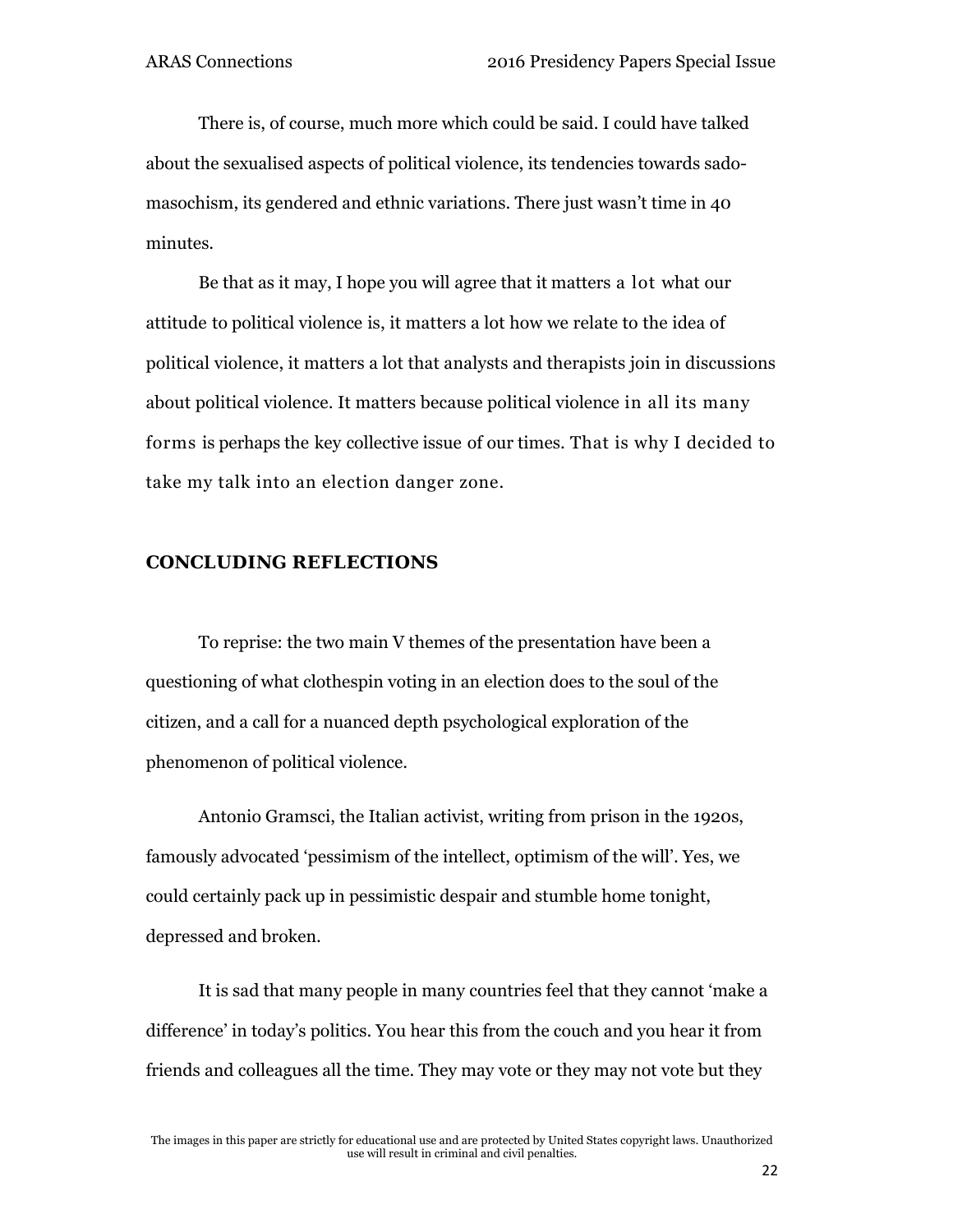feel impotent whatever they actually do. That's the pessimism.

Here's the optimism: I think these citizens are being way too hard on themselves. True, they become guilty and self-critical when things don't work out as planned. Their idealism and energy goes underground, falling back into the unconscious, self-repressed. Then we pessimists say we are burned out. But isn't it our own wondrous optimistic fire that so consumes us? Are we not better than a pile of ashes? I believe we are.

Indeed, I think millions of citizens who seem to have rejected or become indifferent to politics are, secretly and valuably, as political as you could ever want. They *are* political 'Even if their very souls shrink from the political uproar, the lying propaganda, and the jarring speeches of the demagogues' – as Jung put it in 1946. They are faced with a hell of a challenge – and they can, I am 100% sure, mount a hell of a response. Great nations always can. Great peoples always can rise to the challenge of today's politics, to the challenge of the election and its aftermath: *to live without illusions - and without becoming disillusioned.* 

Governments constantly try to improve things in the political world, usually by increasing and very occasionally by redistributing wealth. Or they alter the legislative and constitutional structures or defuse warlike situations. It is *not* that nothing whatsoever is being tried to make things better.

But a materialist approach deriving exclusively from economics, or one that depends solely on altering the structures of the state, will not refresh those parts of the individual citizen that a psychological perspective can reach. There is such disappointment in today's societies that are failing to deliver the spiritual